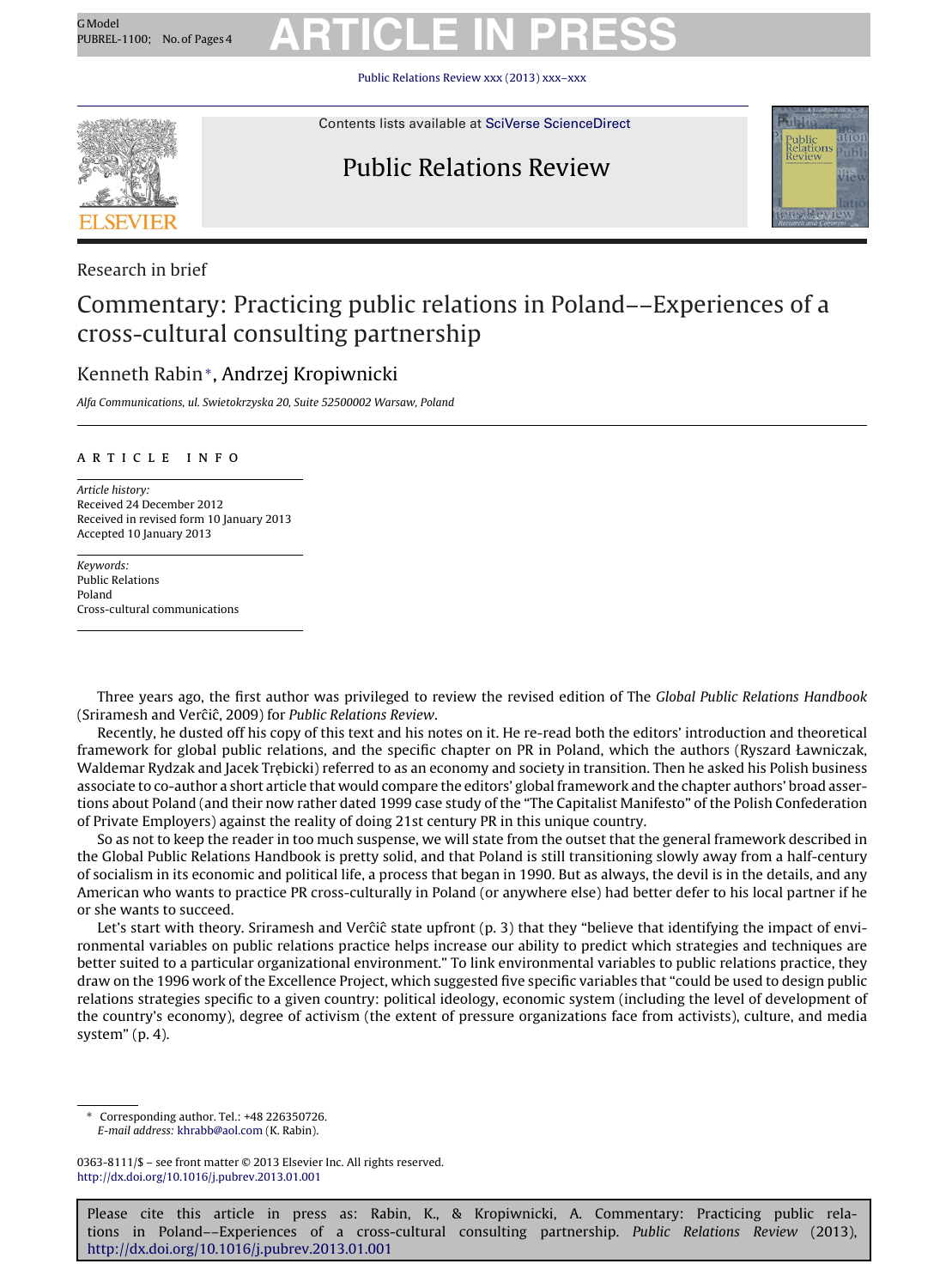## G Model 1100; No.of Pages 4 **ARTICLE IN PRESS**

2 K. Rabin, A. Kropiwnicki / Public Relations Review *xxx (2013) xxx–xxx*

### **Understanding the Polish PR environment**

A quick look at how these factors interact on PR practice in Poland suggests that a number of environmental pitfalls await the unprepared.

In respect to political ideology, Poland is today a representative democracy. Local governmental officials, parliamentarians and the country's President are all freely elected. But most citizens remain as suspicious of politicians today as they did under socialism (as the Communist regime is referred to more commonly here). And the government in turn remains deeply suspicious of capitalism. Regulation is not particularly friendly to business and lobbying carries a stigma (and legal proscriptions) that Americans, in particular, find hard to understand. For PR practitioners in Poland, interacting with government officials is a dance step that, like a Chopin mazurka, is both delicate and lively.

The Polish economy is, surprisingly to some, among the most vibrant in Europe. But the government's ability to keep producing even low single-digit GDP growth is predicated on tight budgets for government services. Medicines, for example, are inexpensive but Poles have among the lowest access to latest medicines, and highest co-pays for existing drugs in Europe. Also, it is best not to plan on having serious surgery in the last quarter of the fiscal year, as for the last few years the National Health Budget has tended to run dry in October. Wages lag Western Europe and there is an on-going "brain drain" as educated, young Poles seek opportunities elsewhere in the EU, which Poland joined in 2004.

Activism exists in Poland but do not expect to find an "Occupy" here. A Gay Rights movement exists, but is quite subdued by American or Western European standards. Where Polish activism flourishes, it is either (a) union driven, as befits a society that threw off the yoke of Communism through the activism of Solidarity, or (b) Church driven, primarily by conservative Catholics who are closely allied with the political party called PiS (Law and Justice), whose leadership was decimated in the tragic April 2010 plane crash at Smolensk.

Polish Culture, as suggested by the nature of Polish activism, has deeply conservative roots. Although Church and State are formally separated, the country is a bastion of Roman Catholicism. Pope John Paul II is the country's most important modern historical figure. Abortion is legal only in very specific instances. Encouraged by the Church, Polish family life is a powerful cultural force, often stretching across three and four closely-knit generations. The formidable ecclesiastical, political and economic power of the Church also represents an interesting challenge and opportunity to PR practitioners, although in our experience few have attempted to leverage it significantly.

Polish Culture is also highly patriotic. Polish history – including landmark twentieth century events such as Poland's defeat of the Red Army in 1920, the role of Polish airmen in The Battle of Britain in 1940, the Stalinist Russian massacre of Polish officers at Katyn in 1940 (the Smolensk disaster occurred while the Polish leaders were en route there to commemorate its 70th anniversary), and the Warsaw Uprising of 1944, which are all but unknown to people elsewhere – is deeply ingrained. So too is sensitivity regarding the Holocaust, which took place in Nazi German camps on Polish land.

Polish Culture also means Polish music (Chopin but also Szymanowski in the present century) and Polish science (Copernicus, Maria Skłodowska Curie), which are national treasures that Polish public relations draws upon routinely.

Finally, the Polish media are a heady mix of powerful public broadcasters, a growing private broadcast sector, magazines for every taste and interest, national and financial newspapers, gritty tabloids and the inevitable Facebook and Twitter. Journalists are often called the fourth power but – especially after recent cost cutting – are poorly paid and in most cases today there are too few of them in newsrooms to do their jobs effectively. As a result, some journalists are open to publishing news releases unchanged, though in general the efforts of PR people face considerable media scrutiny and criticism.

### **Doing PR in Poland – three cases in environmental context**

The authors collaborated with other consultants on each of the cases described in this section, both in communication strategy development and implementation. The solutions that emerged, and the successes and frustrations we encountered, underscore the unique nature of doing PR in Poland.

### 1. Issues management in the medical device industry – allegations of contamination, activist prosecutors, sensationalist press and a breakdown in regulatory procedures

In 2007 the Polish subsidiary of a global manufacturer of disposable medical devices was ambushed by a press report in a leading national daily, stating that up to 60,000 contaminated devices made by this company were on the shelves of 150 Polish hospitals, waiting to do untold harm to patients. Within 24 h, almost 400 negative media stories had appeared in the press, on TV and radio, fueled in part by a previous report of fatalities from contaminated medicine and charges that western companies were "dumping" inferior products in Poland.

The original story had been planted by an activist procurator (some state prosecutors in Poland, like state's attorneys in the US are notorious "leakers") who had found a few samples of the reportedly contaminated product that had been turned in to the police by a hospital nurse languishing in the desk drawer of a less ambitious colleague.

Since the contamination had not been reported through normal medical regulatory channels, both the company and the Polish Ministry of Health were forced to play "catch-up" while under intense prosecutorial and media scrutiny. The communication objectives were clear: prevent Polish regulators from arbitrarily suspending sales, and protect the company's reputation not just in Poland but from spillover to neighboring countries and the entire EU.

Please cite this article in press as: Rabin, K., & Kropiwnicki, A. Commentary: Practicing public relations in Poland––Experiences of a cross-cultural consulting partnership. Public Relations Review (2013), [http://dx.doi.org/10.1016/j.pubrev.2013.01.001](dx.doi.org/10.1016/j.pubrev.2013.01.001)